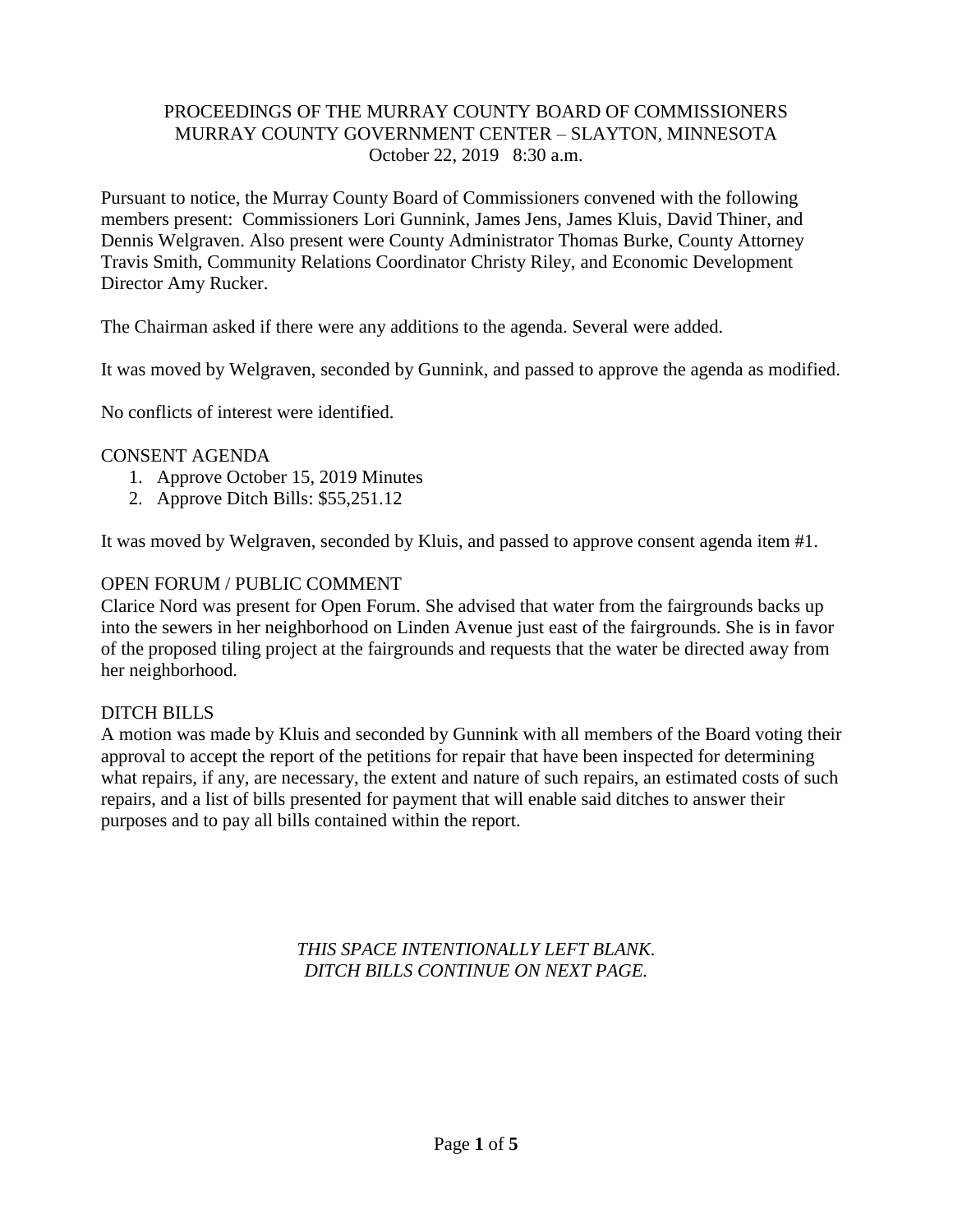#### Ditch Bill Report for 10-22-2019

| Vendor                               | Ditch #                  | Amount     |                                                |                                                |             |  |  |
|--------------------------------------|--------------------------|------------|------------------------------------------------|------------------------------------------------|-------------|--|--|
| <b>Bolton &amp; Menk Engineering</b> |                          |            |                                                |                                                |             |  |  |
|                                      | JD <sub>3</sub>          |            | 24,621.50 JD 3 Improvement                     |                                                |             |  |  |
|                                      | Subtotal                 | 24,621.50  |                                                |                                                |             |  |  |
| Cooreman Contracting, Inc.           |                          |            |                                                |                                                |             |  |  |
|                                      | JD 20A                   | 325.00     | #2019-074                                      | ok'd by T. Radke 10/16/19                      | 1-Jens      |  |  |
|                                      | Subtotal                 | 325.00     |                                                |                                                |             |  |  |
| Johnson Ditching, Inc.               |                          |            |                                                |                                                |             |  |  |
|                                      | CD <sub>6</sub>          | 4,439.50   | #2018-079                                      | ok'd by T. Radke 10/16/19                      | 2-Gunnink   |  |  |
|                                      | CD 11                    | 1,575.74   | #2019-025                                      | ok'd by T. Radke 10/16/19                      | 2-Gunnink   |  |  |
|                                      | CD46                     | 345.00     | #2019-092                                      | ok'd by T. Radke 10/16/19                      | 2-Gunnink   |  |  |
|                                      | JD 14                    | 273.00     | #2019-024                                      | ok'd by T. Radke 10/16/19                      | 2-Gunnink   |  |  |
|                                      | Subtotal                 | 6,633.24   |                                                |                                                |             |  |  |
|                                      |                          |            |                                                |                                                |             |  |  |
| Johnson, Steven (Viewing Services)   |                          |            |                                                |                                                |             |  |  |
|                                      | JD 11                    | 548.20     | Redetermination of Benefits - Viewing Services |                                                |             |  |  |
|                                      | CD 11                    | 825.00     |                                                | Redetermination of Benefits - Viewing Services |             |  |  |
|                                      | CD 57                    | 950.00     |                                                | Redetermination of Benefits - Viewing Services |             |  |  |
|                                      | Subtotal                 | 2,323.20   |                                                |                                                |             |  |  |
| Larson Backhoe Service               |                          |            |                                                |                                                |             |  |  |
|                                      | CD 65                    | 613.79     | #2019-016                                      | ok'd by T. Radke 10/16/19                      | 1-Jens      |  |  |
|                                      | CD 43A                   | 406.90     | #2019-022                                      | ok'd by T. Radke 10/16/19                      | 1-Jens      |  |  |
|                                      | CD <sub>43M</sub>        | 581.88     | #2019-047                                      | ok'd by T. Radke 10/16/19                      | 1-Jens      |  |  |
|                                      | CD <sub>43M</sub>        | 794.15     | #2019-028                                      | ok'd by T. Radke 10/16/19                      | 1-Jens      |  |  |
|                                      | CD 43M                   | 2,093.55   | #2019-068                                      | ok'd by T. Radke 10/16/19                      | 1-Jens      |  |  |
|                                      | CD <sub>43A</sub>        | 576.79     | #2019-076                                      | ok'd by T. Radke 10/16/19                      | 1-Jens      |  |  |
|                                      | JD 10                    | 646.00     | #2019-019                                      | ok'd by T. Radke 10/16/19                      | 3-Welgraven |  |  |
|                                      | CD 55                    | 972.72     | #2019-006                                      | ok'd by T. Radke 10/16/19                      | 1-Jens      |  |  |
|                                      | CD <sub>44</sub>         | 433.70     | #2019-049                                      | ok'd by T. Radke 10/16/19                      | 1-Jens      |  |  |
|                                      | CD 44                    | 583.21     | #2019-020                                      | ok'd by T. Radke 10/16/19                      | 1-Jens      |  |  |
|                                      | Subtotal                 | 7,702.69   |                                                |                                                |             |  |  |
|                                      |                          |            |                                                |                                                |             |  |  |
| Luke Olton Mapping Solutions         |                          |            |                                                |                                                |             |  |  |
|                                      | CD 63                    | 579.97     | Redetermination of Benefits - Viewing Services |                                                |             |  |  |
|                                      | CD 67                    | 1,481.55   | Redetermination of Benefits - Viewing Services |                                                |             |  |  |
|                                      | CD <sub>75</sub>         | 665.31     | Redetermination of Benefits - Viewing Services |                                                |             |  |  |
|                                      | JD 10                    | 1,097.47   | Redetermination of Benefits - Viewing Services |                                                |             |  |  |
|                                      | JD 14                    | 1,354.29   |                                                | Redetermination of Benefits - Viewing Services |             |  |  |
|                                      | Subtotal                 | 5,178.59   |                                                |                                                |             |  |  |
| <b>Riley Land Improvement, LLC</b>   |                          |            |                                                |                                                |             |  |  |
|                                      | CD 35                    | 591.50     | #2019-054                                      | ok'd by T. Radke 10/8/19                       | 3-Welgraven |  |  |
|                                      | JD 17-Lk. Elsie          | 1,107.00   | #2018-089                                      | ok'd by T. Radke 10/10/19                      | 4-Khuis     |  |  |
|                                      | Subtotal                 | 1,698.50   |                                                |                                                |             |  |  |
| <b>Rinke Noonan Law Firm</b>         |                          |            |                                                |                                                |             |  |  |
|                                      | CD 11                    | 2,719.00   |                                                | St. Hwy 30 Emergency Repairs                   |             |  |  |
|                                      | CD <sub>22</sub>         | \$1,774.50 | Improvement/Appeal - Legal                     |                                                |             |  |  |
|                                      | JD <sub>3</sub>          | 102.00     | Improvement - Legal                            |                                                |             |  |  |
|                                      | Admin                    | 200.00     |                                                | Monthly Retainer                               |             |  |  |
|                                      | Subtotal                 | 4,795.50   |                                                |                                                |             |  |  |
| Ryan West Excavating, Inc.           |                          |            |                                                |                                                |             |  |  |
|                                      | CD <sub>67</sub>         | 1,972.90   | #2019-014                                      | approved by T. Radke on 10/11/19 3-Welgraven   |             |  |  |
|                                      | Subtotal                 | 1,972.90   |                                                |                                                |             |  |  |
|                                      |                          |            |                                                |                                                |             |  |  |
|                                      | <b>Total Ditch Bill:</b> | 55,251.12  |                                                |                                                |             |  |  |
|                                      |                          |            |                                                |                                                |             |  |  |

Page **2** of **5** JUDICIAL DITCH 3 IMPROVEMENT: PAY APPLICATION NOS. 4 & 5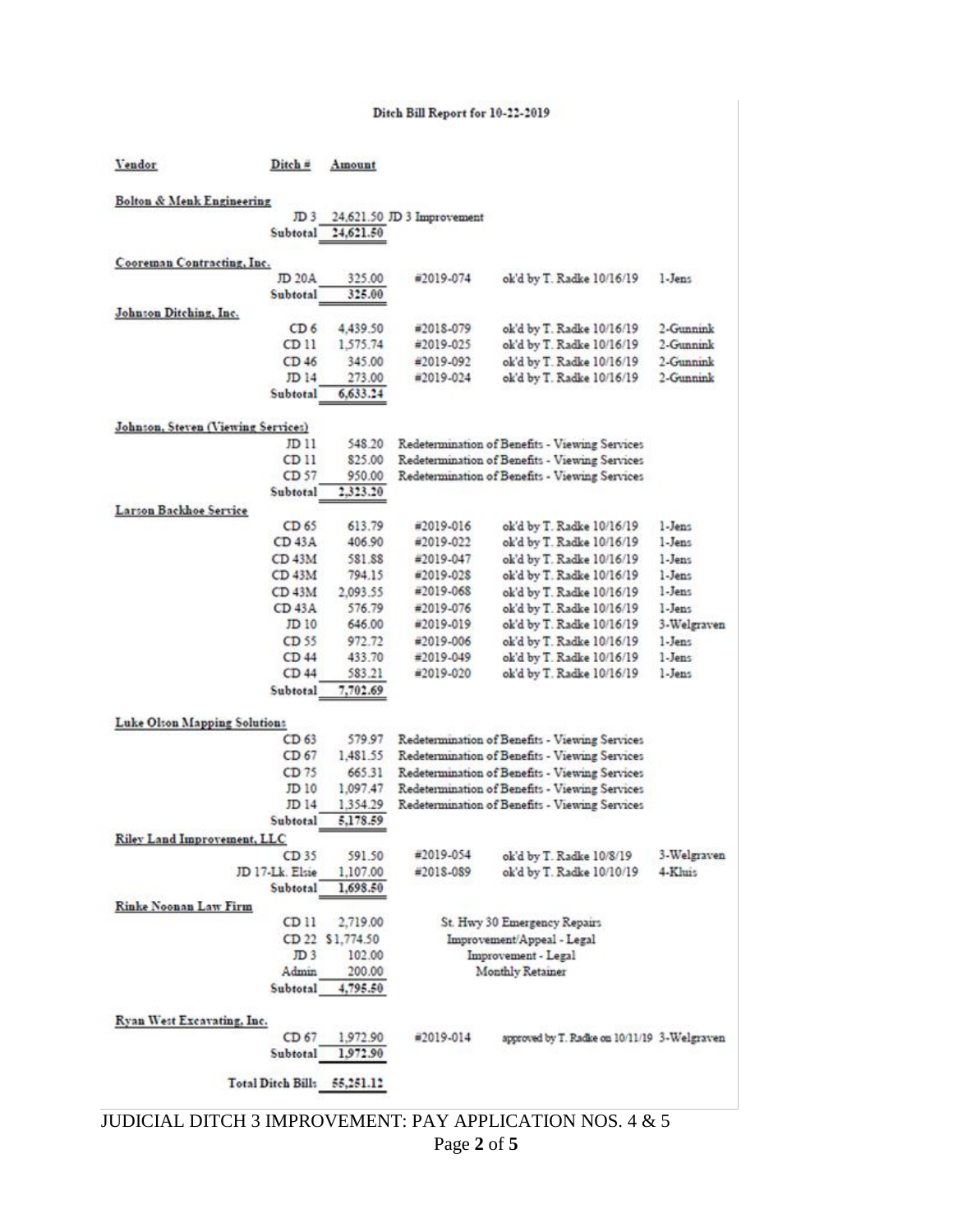Auditor/Treasurer Heidi Winter shared that the County's Ditch Attorney Kurt Deter advised her that the process the County has been following for approving pay applications for Judicial Ditch 3 is proper.

It was moved by Jens, seconded by Welgraven, and passed to approve pay applications to Cooreman Contracting for the Judicial Ditch No. 3 Improvement Project as follows:

- Pay Application 4: \$260,573.74 (From 10-15-19 Agenda)
- Pay Application 5: \$197,520.48

# FORFEITED LAND CERTIFICATION

Auditor/Treasurer Heidi Winter asked the Commissioners to each sign the Forfeited Land Certification of values set at the October 1 and October 15, 2019 meetings.

# SOLID WASTE ASSESSMENT

Ag & Solid Waste Administrator Jon Bloemendaal and the Board discussed potential changes to the Solid Waste Assessment. Bloemendaal will come back to the Board on November 19 to request that adjusted rates be set.

# DITCH INSPECTION REPORT

A motion was made by Jens, seconded by Gunnink, and carried that the Commissioners in conjunction with the appointed ditch inspector in and for the County of Murray, have examined and inspected that portion of the foregoing described County and Judicial Ditches, lying within the County of Murray, for the purpose of determining what repairs are necessary and ordered said repairs to be made, by this report given thereon at a Murray County Board of Commissioner's meeting, held in the Commissioners Room of the Murray County Government Center, Slayton, Minnesota.

- Petition 2019-099 (JD10, Slayton Twp. Sec. 12, District 3–Welgraven)
- Petition 2019-102 (CD27, Murray Twp. Sec.31, District 1–Jens)
- Petition 2019-103 (CD86, Lake Sarah Twp. Sec. 4, District 2–Gunnink)
- Petition 2019-104 (CD40, Bondin Twp. Sec. 24, District 5–Thiner)

# EMERGENCY MANAGEMENT LOGOS

It was moved by Jens, seconded by Welgraven, and passed to approve a new logo for the Emergency Management Department.

# EMERGENCY MANAGEMENT UPDATE

Emergency Management Services/Safety Director Justin Koch updated the Board on his activities and funds recovered from the State of Minnesota and the Federal Emergency Management Agency (FEMA).

# CONDITIONAL USE PERMIT SPECIAL CONDITION EXTENSION

It was moved by Jens, seconded by Gunnink, and passed to extend the deadline of special condition #5 of Conditional Use Permit #1325 (SW1/4, Section 18, Lime Lake Township) to July 1, 2010.

MINNESOTA ASSOCIATION OF PLANNINNG & ZONING ADMINISTRATORS (MACPZA) ANNUAL CONFERENCE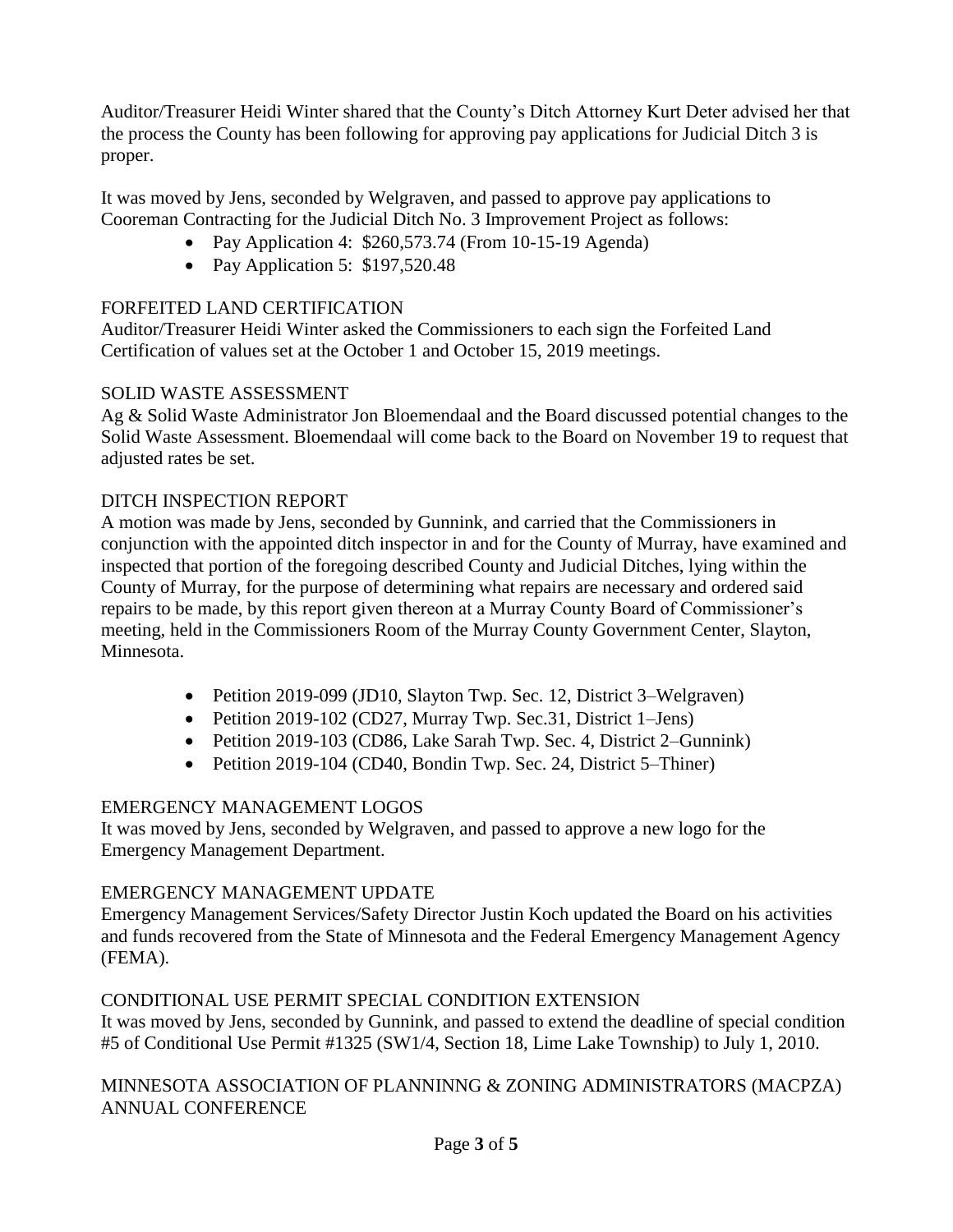Zoning Administrator Jean Christoffels summarized the 2019 MACPZA Annual Conference that she attended.

# APPOINTMENT OF A BOARD OF ADJUSTMENT MEMBER

It was moved by Kluis, seconded by Welgraven, and passed to appoint Dan Bierma to the Murray County Board of Adjustment to finish Doug Stewart's term that expires on January 1, 2021.

# MURRAY COUNTY LAND USE ORDINANCE

It was moved by Jens, seconded by Gunnink, and passed to adopt all proposed amendments to the following Murray County Land Use Ordinances and the Zoning Map effective January 1, 2020:

- Murray County Subdivision Ordinance
- Murray County Renewable Energy Ordinance
- Murray County Adult Use Ordinance
- Murray County Zoning Ordinance

# PLUM CREEK LIBRARY SYSTEM UPDATE

Commissioner Gunnink gave an update on the search for a new director for the Plum Creek Library System.

# SEEDING AND HYDROMULCHING AT SUNDQUIST PARK

It was moved by Gunnink, seconded by Kluis, and passed to approve seeding and hydromulching at Sundquist Park by David A. Swenson, LLC. for a cost of \$3,937.75.

# COMMITTEE REPORTS

The Commissioners gave their committee reports for the period of October 6, 2019 to October 19, 2019.

James Jens reported on Shetek Area Water and Sewer/Hospital Planning – October 14, Commissioner Board Meeting (partial per diem claimed) – October 15, Southwest Health and Human Services (no per diem claimed) – October 16, Casey Jones Trail (partial per diem claimed) – October 17.

Lori Gunnink reported on Shetek Area Water and Sewer (partial per diem claimed) – October 14, Commissioner Board Meeting (partial per diem claimed) - October 15, Plum Creek Library (partial per diem claimed) – October 16, Casey Jones Trail (partial per diem claimed) – October 17.

Dennis Welgraven reported on Red Rock Rural Water (partial per diem claimed) – October 9, SRDC (partial per diem claimed) – October 10, Commissioner Board Meeting (partial per diem claimed) – October 15, Southwest Health and Human Services (no per diem claimed) – October 16.

Jim Kluis reported on Hospital Board Meeting (partial per diem claimed) – October 7, Hospital Board Meeting (partial per diem claimed) – October 14, Commissioner Board Meeting (partial per diem claimed) – October 15.

David Thiner reported on Commissioner Board Meeting (partial per diem claimed) – October 15, Transit Meeting/EMS-Ambulance (partial per diem claimed) – October 16.